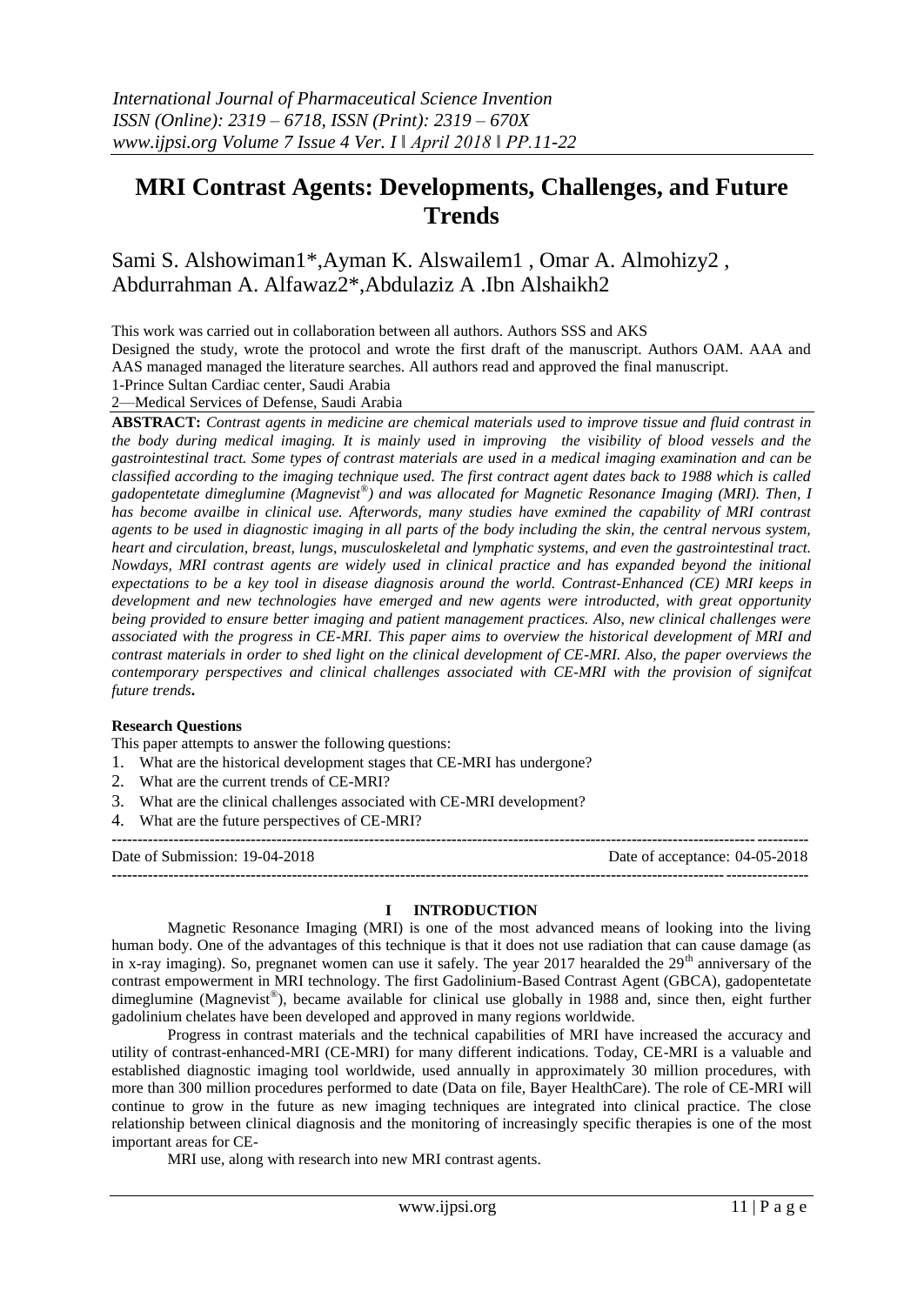This review attempts to outline the history of contrast material development in MRI, to describe current technologic trends and clinical challenges, and to provide an outlook on potential future developments. This paper is based on previously conducted studies and does not include any new studies of human or animal subjects performed by any of the authors.

#### **MRI and Initial Contrast Materials Research**

Nuclear Magnetic Resonance (NMR) was discovered by Bloch, Bloembergen and Purcell in the 1940s (Bloch, 1946; Bloembergen et al., 1948). The first NMR images to be generated using the interaction of two magnetic gradients were not published, however, until 1973. This research was presented by Lauterbur (Lauterbur, 1973) and Mansfield (Garroway et al., 1974) who were awarded the Nobel Prize in Physiology or Medicine in 2003 for their work (Lauterbur, 2004). In 1974, Damadian was granted a patent for his NMR imaging technique, apparatus and method for detecting cancer in tissue (Damadian, 1974) and in 1977 he produced the first whole-body MRI machine that generated images of a live human body (Damadian et al., 1977).

The notion that proton relaxation times could be influenced by the presence of paramagnetic ions (with the promise of increased visibility of organs or body regions) was realized shortly after this in the late 1970s (Lauterbur et al., 1978). Research then began into suitable paramagnetic ion complexes for use as MRI contrast agents, beginning with animal studies of manganese  $(Mn^{2+})$  compounds (Brady et al., 1982; Goldman et al., 1982; Mendonca et al., 1983) and ferric  $(Fe<sup>3+</sup>)$  chloride (Young et al., 1981).

In 1982, Val Runge presented investigations of paramagnetic ions, including copper  $(Cu^{2+})$ , chromium  $(Cr^{3+})$ , Fe<sup>3+</sup>, Mn<sup>2+</sup> and gadolinium (Gd<sup>3+</sup>) (Runge et al., 1983) outlining potential complexes that might be stable enough for clinical use as oral and intravenous contrast agents in

MRI (Runge, 2008). A research group at Schering AG, Germany (now Bayer HealthCare), led by Weinmann, had recognized that Gd<sup>3+</sup> was the most effective paramagnetic ion in terms of T1 relaxivity (and thus enhancement effect), and was developing gadopentetate dimeglumine, using the commercially available diethylenetriamine penta-acetic acid chelate (Gries et al., 1981). Clinical development collaboration between Weinmann and other centers, including Runge and Brasch, led to Runge receiving the American Society of Neuroradiology Dyke Award for demonstrating the utility of gadopentetate dimeglumine-enhanced MRI for brain imaging (Runge et al., 1985). Weinmann subsequently published a seminal paper on the characteristics of, and initial study results for, gadopentetate dimeglumine (Weinmann et al., 1984) which was, as of 2008, the most cited article ever published in the *American Journal of Roentgenology* (BuiMansfield, 2006).

The first injection of gadopentetate dimeglumine in a human volunteer took place in Berlin on November 10, 1983, as part of a Phase I trial, showing uniform enhancement of the bladder

(Laniado et al., 1984). Reports of the human pharmacokinetics of gadopentetate dimeglumine (Weinmann et al., 1984) and the first patient series (Carr et al., 1984) followed shortly afterward, and further clinical trials were instigated in 1985. Based on the results of these clinical trials, gadopentetate dimeglumine was approved for clinical use in the United States, Germany and

Japan in 1988: the world's first contrast medium for MRI was launched.

#### **Action Mechanism and Pharmacology of GBCAs**

All Gadolinium-Based Contrast Agents (GBCAs) contain the paramagnetic ion of the rare earth metal gadolinium  $(\text{Gd}^{3+})$ , which possesses the most unpaired electrons of any stable ion (seven), creating a high magnetic moment that is effective at enhancing proton relaxation (Caravan et al., 1999; Lin et al., 20070. Paramagnetic contrast media shorten the T1 (longitudinal) and T2

(transversal) relaxation times of surrounding water protons to indirectly produce a signalenhancing effect (Lauffer, 1987). The efficiency of an agent to shorten relaxation times is called relaxivity, which is dependent on the ligand surrounding the  $Gd^{3+}$  ion and influenced by extrinsic factors including temperature, magnetic field strength and the tissue surroundings (water, plasma or blood). At approved clinical doses of GBCAs (typically between 0.1 and 0.3 mmol/kg body weight), the T1 relaxivity effect dominates and yields bright contrast (Cheng et al., 2012; Lauffer, 19990).

Following intravenous injection, all GBCAs distribute in the blood and extravascular– extracellular space (Aime & Caravan, 2009; Staks et al., 1994). GBCAs are biologically inert and rapidly eliminated by the kidneys, with the exception of gadoxetic acid

(Primovist® /Eovist® ), gadobenate dimeglumine (Multihance® ) and gadofosveset

(Vasovist® /Ablavar® ), which are in part taken up by hepatocytes and eliminated by the hepatobiliary system.

As  $Gd<sup>3+</sup>$  ions are toxic, they are chelated with organic ligands to create GBCAs with either a linear or macrocyclic structure. For GBCAs with a linear structure (e.g., Magenvist, MultiHance, or Ominscan), a polyamino-carboxylic acid backbone wraps around the  $Gd<sup>3+</sup>$  ion, but does not fully enclose it, whereas in  $\frac{1}{2}$  macrocyclic chelates (gadobutrol [Gadovist<sup>®</sup>], gadoterate meglumine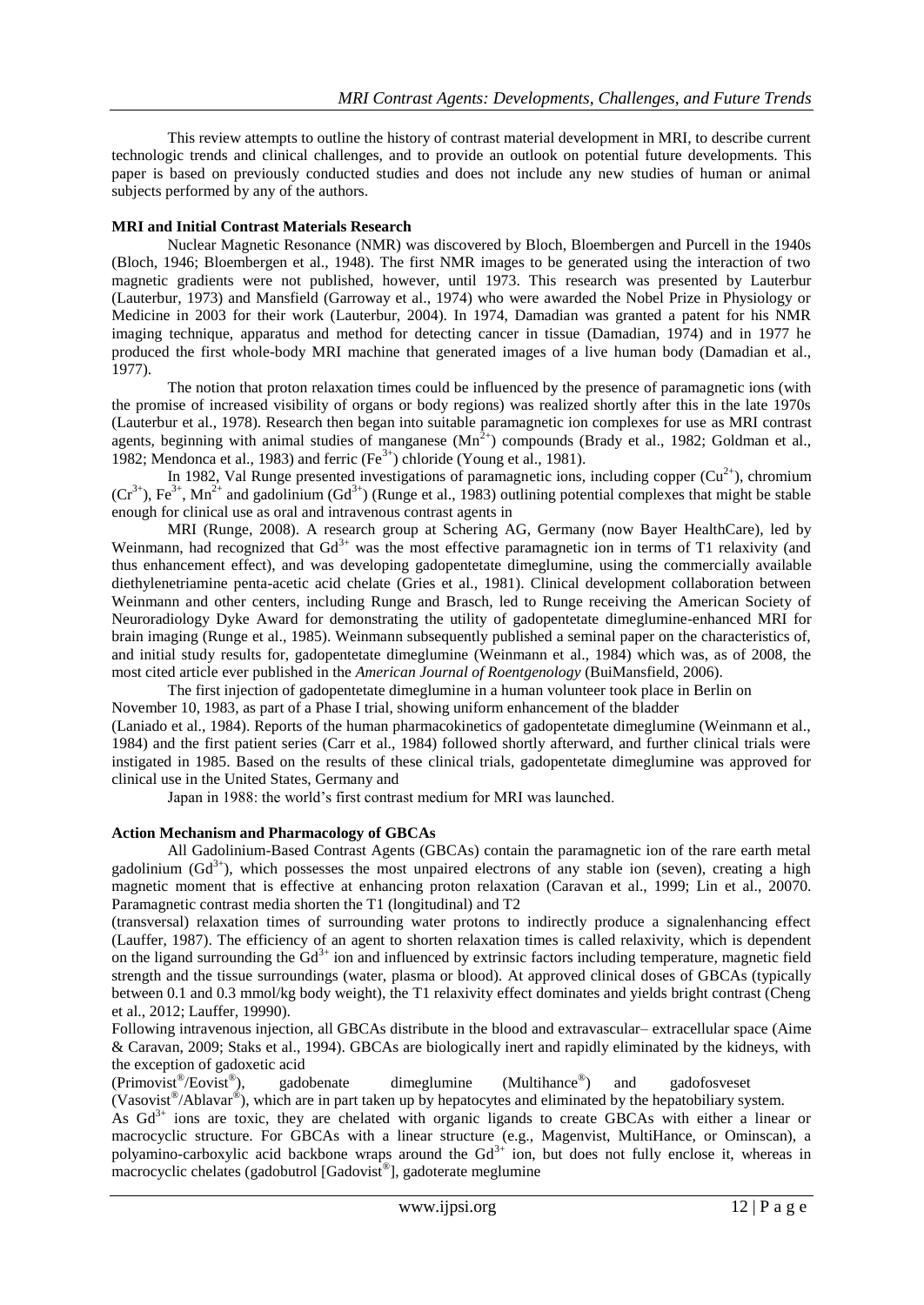[Ddexzotarem<sup>®</sup>], and gadoteridol [Prohance<sup>®</sup>]), a rigid "cage" with a preorganized cavity surrounds the ion. The structure of the GBCA determines its complex stability and stability in vivo. An in vitro study mimicking physiological serum conditions in renally impaired subjects demonstrated that linear agents, incubated over a 15-day period, could release substantial amounts of their  $Gd^{3+}$ , while none of the macrocyclic agents (Gadavist, Dotarem, ProHance) showed detectable Gd<sup>3+</sup> release (<0.1% during 15 days of incubation) (Frenzel et al., 2008). This study also demonstrated that for the macrocyclic agents, charge was not an influencing parameter on complex stability. However, in vivo, the majority of a GBCA dose is excreted within a few days, even in renally impaired patients; for example, the elimination half-life of gadobutrol is 90 min in healthy subjects (Staks et al., 1994) and 7–26 h in those with kidney disease (Frenzel et al., 2008; Tombach et al., 2000).



#### **Development and Characteristics of MR Contrast Agents**

After the introduction of gadopentetate dimeglumine, the use of CE-MRI as a diagnostic imaging tool has expanded rapidly. While it was understood that  $Gd<sup>3+</sup>$  was the most effective paramagnetic ion for proton relaxation, other paramagnetic ions have been developed for use as MRI contrast agents, including  $Mn^{2+}$ (Bernardion et al., 1992) and iron oxide compounds (Stark et al., 1988). Today, contrast media are administered in about 25% of all MRI examinations, especially for the brain and spine, for MR angiography (MRA) and for MRI of the abdomen, breast and heart (Ferre et al., 2012).

Five further extracellular GBCAs, exhibiting the same, passive distribution and renal excretion as gadopentetate dimeglumine, have been approved for clinical use (Restrepo et al., 2012; Serrano et al., 2012) gadoterate (1989), gadoteridol (1992), gadodiamide (Omniscan® ; 1993), gadobutrol (1998) and gadoversetamide (Optimark™; 1999). With the approval of gadobenate (1998) and gadoxetic acid (2005), two agents entered the market which exhibited a different pharmacokinetic profile to the other GBCAs—in addition to extracellular distribution, these agents are taken up to different degrees by hepatocytes, and thus produce a unique enhancement of liver parenchyma with partial excretion in the bile. A third group of agents are those which, after intravenous injection, remain in the circulation for prolonged periods, allowing extended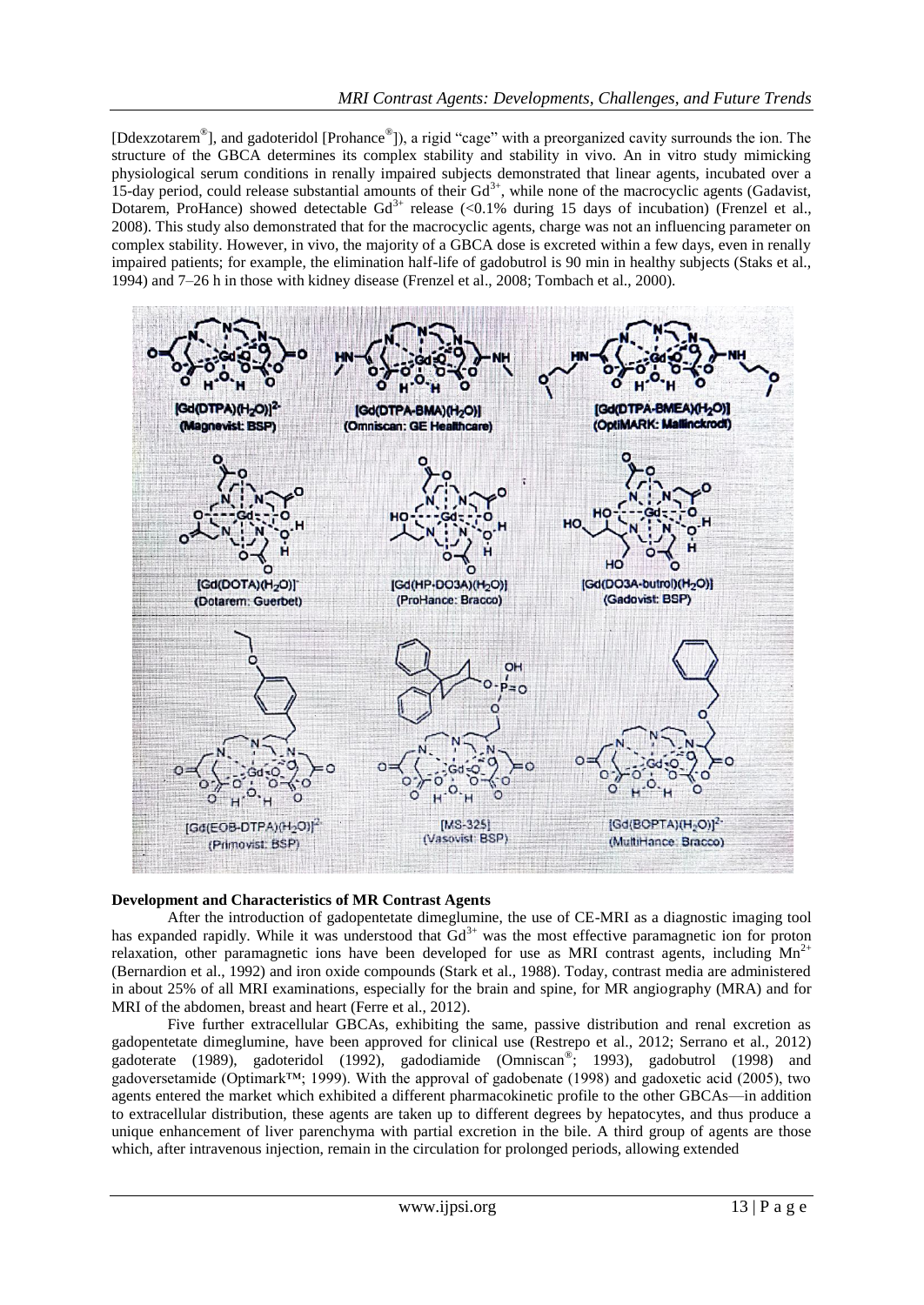imaging times for MRA. These agents include gadofosveset and the ultrasmall superparamagnetic iron oxide (USPIO) particles (which have limited commercial availability) (Bremerich et al., 2007)

Gadolinium-based contrast agents differ in their ability to shorten relaxation times, as a function of their relaxivity and local tissue concentration (Rohrer et al., 2005) Gadobutrol was considered a 'secondgeneration' GBCA (Scott, 2013) owing to its higher concentration and relatively high relaxivity (and thus improved imaging capacity) compared with earlier agents. (Gadobutrol is the only GBCA formulated at a concentration of 1.0 M, twice that of other agents. Combined with its high relaxivity in plasma, gadobutrol provides the greatest T1 shortening per volume of any currently available GBCA (Sieber, 2009).

## **Safety of MR Contrast Agents**

As a class of agents, contrast media are associated with a lower prevalence of hypersensitivity reactions than other drug classes, such as pain killers or antibiotics (Dona et al., 2012). Within contrast media, GBCAs are associated with fewer adverse drug reactions than non-ionic iodinated contrast media for X-ray and computed tomography (Forsting et al., 2010). The incidence of acute adverse reactions appears to be very low for all GBCAs (Bruder et al., 2011; Gennen et al., 2006). The favorable safety profiles of gadobutrol and gadopentetate dimeglumine have been extensively documented based on millions of applications (Gutierrez et al., 2012; Knopp et al., 2006; Matsumura et al., 2013; Prince & Palkowitsch, 2012).

In early 2006, Grobner was the first to suggest a link between administration of a GBCA and development of nephrogenic systemic fibrosis (NSF), a rare but potentially fatal disorder in patients with end-stage renal disease (Voth et al., 2011; Grobner, 2006). Bayer HealthCare immediately initiated a major research program into this issue, including basic in vitro research and toxicologic and pharmacologic animal studies (Pietsch et al., 2009) generating much of the evidence published on this topic. International expert bodies, including the Food and Drug

Administration, the European Medicines Agency and the European Society of Urological Radiology, subsequently issued recommendations concerning the stability of GBCAs (Pietsch et al., 2009) classifying macrocyclic agents as having a lower risk for the development of NSF. The reported incidence of NSF is decreasing, possibly attributable to a greater awareness of at-risk patients, lower dosing of contrast agents and the more widespread use of macrocyclic agents (Pietsch et al., 2011).

More recently, residual gadolinium has been detected in patients with normal renal function.

Abnormal T1 shortening in the dentate nucleus and globus pallidus of the brain on unenhanced

MRI was first described by Kanda et al., in patients who had previously undergone repeated CEMRI (Sieber et al., 20080. It has since been demonstrated that the strength of such T1 shortening correlates to the number of previous GBCA administrations (Sieber et al., 2008) and the dosedependent accumulation of gadolinium in the neuronal epithelium and interstitium (Sieber et al., 2009) Furthermore, akin to NSF, this phenomenon has been linked to previous administration of linear GBCA, but not macrocyclic agents (Sieber et al., 2008). The clinical consequences of gadolinium crossing the blood–brain barrier and being deposited in neuronal tissues is not yet clear, and further investigation into the biodistribution of gadolinium is warranted (Sieber et al., 2009).

#### **Main Advances in CE-MRI**

The domain of CE-MRI has experienced extensive developments (Steger-Hartmann et al., 2010). Examples of major advances are described in the following sections.

#### **Central Nervous System**

The first studies during GBCA development showed that CE-MRI had utility for brain imaging (Steger-Hartmann et al., 2009) due to the possibility to enhance areas with a disrupted blood– brain barrier corresponding to tumors and many inflammatory/infectious disorders. GBCAs were also shown to enhance tumors with a clear delineation and differentiation from perifocal oedema. Imaging of primary and secondary central nervous system (CNS) tumors is now a major clinical application of routine CE-MRI with superior imaging performance and greater versatility compared with other imaging techniques including CT (Thomsen et al., 2013). CE-MRI provides information on the location, classification, and grade of lesions, assisting in directing biopsy, treatment planning and monitoring of the response to therapy. Higher relaxivity agents higher field strengths (e.g., 3 T or higher) and time-resolved imaging have improved image spatial and temporal resolution and quality, increasing sensitivity for detecting smaller metastatic lesions (Becker et al., 2012). Other current applications of CE-MRI in the CNS include the assessment of vascular disease (stroke and vascular malformations), and inflammatory, neurodegenerative and infectious diseases.

Contrast-enhanced magnetic resonance imaging is the gold standard for imaging patients with multiple sclerosis (MS). Applications of MRI in MS were first investigated in the early 1980s, where the technique demonstrated superior ability to detect lesions in the brain and spinal cord compared with CT (Wang et al., 2011). Enhancing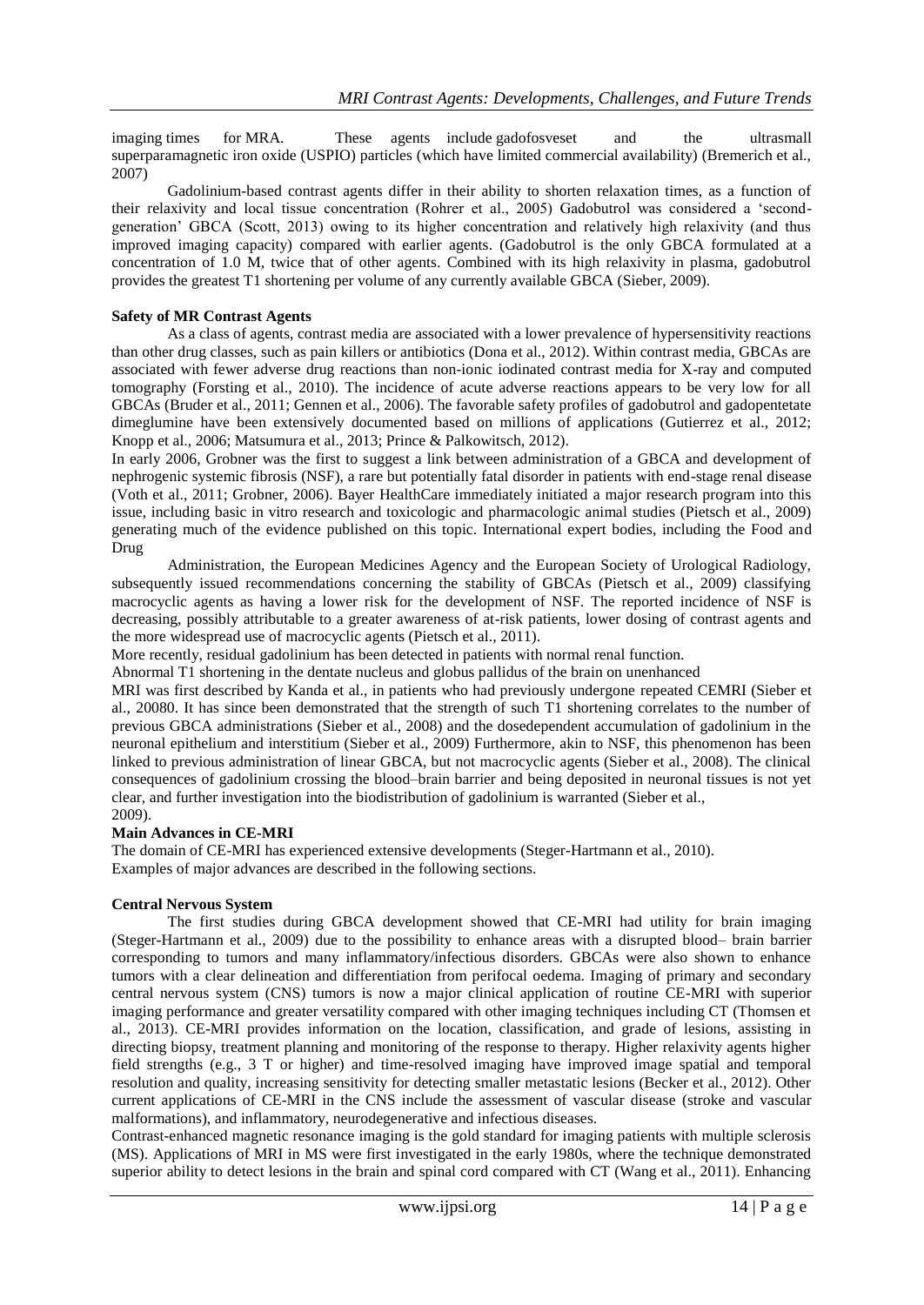MS lesions on CE-MRI signify new inflammatory activity and a breakdown of the blood–brain barrier, whereas active and inactive lesions may be indistinguishable on unenhanced T2-weighted images. This enhancement pattern is valuable to monitor MS lesion activity and response to treatment (Kanda et al. 2014). The value of CE-MRI for management of MS was reflected by inclusion of this modality in the McDonald criteria, originally in 2001 and later in the 2005 and 2010 revised guidelines [\[93,9](https://www.ncbi.nlm.nih.gov/pmc/articles/PMC4735235/#CR93)[4\].](https://www.ncbi.nlm.nih.gov/pmc/articles/PMC4735235/#CR94) The principle of CNS perfusion imaging was first described in a rat model of cerebral blood volume and cerebral blood flow in 1988. Ten years later, perfusion imaging was routinely used to demonstrate poorly perfused brain tissue in stroke patients that was not observable on T2weighted sequences (Errante et al., 2014). The kinetic parameters associated with perfusion imaging, such as relative cerebral blood flow (rCBF) and relative cerebral blood volume (rCBV) estimates, have been defined, quantified, and validated against established techniques such as SPECT (single-photon emission CT). Perfusion sequences are now widely incorporated in MRI protocols to quantify the extent of ischemia and hypoperfused tissue, with capability to target and optimize reperfusion therapy.

Functional MRI techniques such as perfusion imaging are being utilized for brain tumor imaging, based on the principle of increased tumor vascularity. Determination of a threshold value for rCBV on CE-MRI has shown predictive value for differentiating high- and low-grade cerebral tumors and such a threshold can predict lesion progression and the outcome for patients with such tumors (Quattrocchi et al., 2015). Other perfusion parameters, including mean transit time and time to peak enhancement, have also been investigated as predictive markers in brain tumor imaging, although they are subject to variability and their biological relevance remains unclear. Dynamic contrast-enhanced (DCE) MRI and dynamic susceptibility contrast (DSC) MRI have also found a role in tumor imaging to assess vascular permeability and angiogenesis, respectively. Furthermore, DCE and DSC are commonly applied in acute stroke imaging to assist the differential evaluation of reversibly and irreversibly injured tissue.

Perfusion imaging techniques are advancing rapidly and a recently reported fast, time-resolved sequence with good spatial and temporal resolution has shown promise for the estimation of rCBF and rCBV for MS lesions; this technique is predicted to improve the quantification of haemodynamics in a range of cerebral pathologies (Kanda et al., 2015).

## **Magnetic Resonance Angiography**

In the early 1990s, the imaging technique of contrast-enhanced MRA was described which ultimately allowed less invasive and more rapid assessment of the anatomy and blood flow of vascular structures than intra-arterial digital subtraction angiography (DSA), without the radiation burden of CT-based angiography techniques. Injecting contrast while the patient was inside the scanner and synchronizing the bolus peak arterial phase with acquisition of central kspace data demonstrated preferential arterial enhancement, without excessive venous or background tissue enhancement, providing favorable sensitivity and specificity for the diagnosis of stenoses and occlusions (McDonald et al., 2015). Although signal-to-noise ratio (SNR) on MR images usually decreases with accelerated imaging, development of a faster, breath-hold abdominal MRA technique in 1995 surprisingly provided improvements of 25–50% and 60– 120% in SNR and contrast-to-noise ratio, respectively, with significantly reduced motion-related image blurring compared to the slower free breathing technique. Introduction of a time-resolved sequence in 1996, using view sharing with oversampling of the center of kspace, provided additional temporal information on blood flow dynamics, while maintaining the excellent delineation of vessels provided by the breath-hold technique, and reducing the flow-related artifacts that were sometimes seen. It was further realized, in 1997, that correct GBCA bolus timing could approximately double SNR in the aorta and portal vein, and this subsequently led to the development of a number of semi-automated bolus detection tools for optimization of CEMRA acquisition. A further advance in MRA came in 1998 with the introduction of moving-bed techniques allowing the GBCA bolus to be tracked over four or five fields of view, providing

‗head-to-toe' angiographic images in a single examination (Port et al., 2008).

Today, CE-MRA is widely used for imaging the vascular anatomy in patients with known or suspected peripheral arterial occlusive or aneurysmal disease, as well as various less commonly encountered conditions that affect the non-coronary vasculature. Through advances in technology and the availability of suitable contrast agents, CE-MRA has evolved into a real-time imaging technique that is a highly valuable alternative to CT angiography and intra-arterial DSA, with the advantages of avoiding ionizing radiation, iodinated contrast agents, and the need for arterial puncture or manipulation (as required for DSA), making MRA particularly useful in patients requiring repeated imaging. Radial/spiral acquisitions that oversample the center of kspace, combined with compressed sensing technology and iterative Bayesian reconstruction techniques, promise to accelerate these sparse MRA data acquisitions by several orders of magnitude (Rohrer et al., 2005).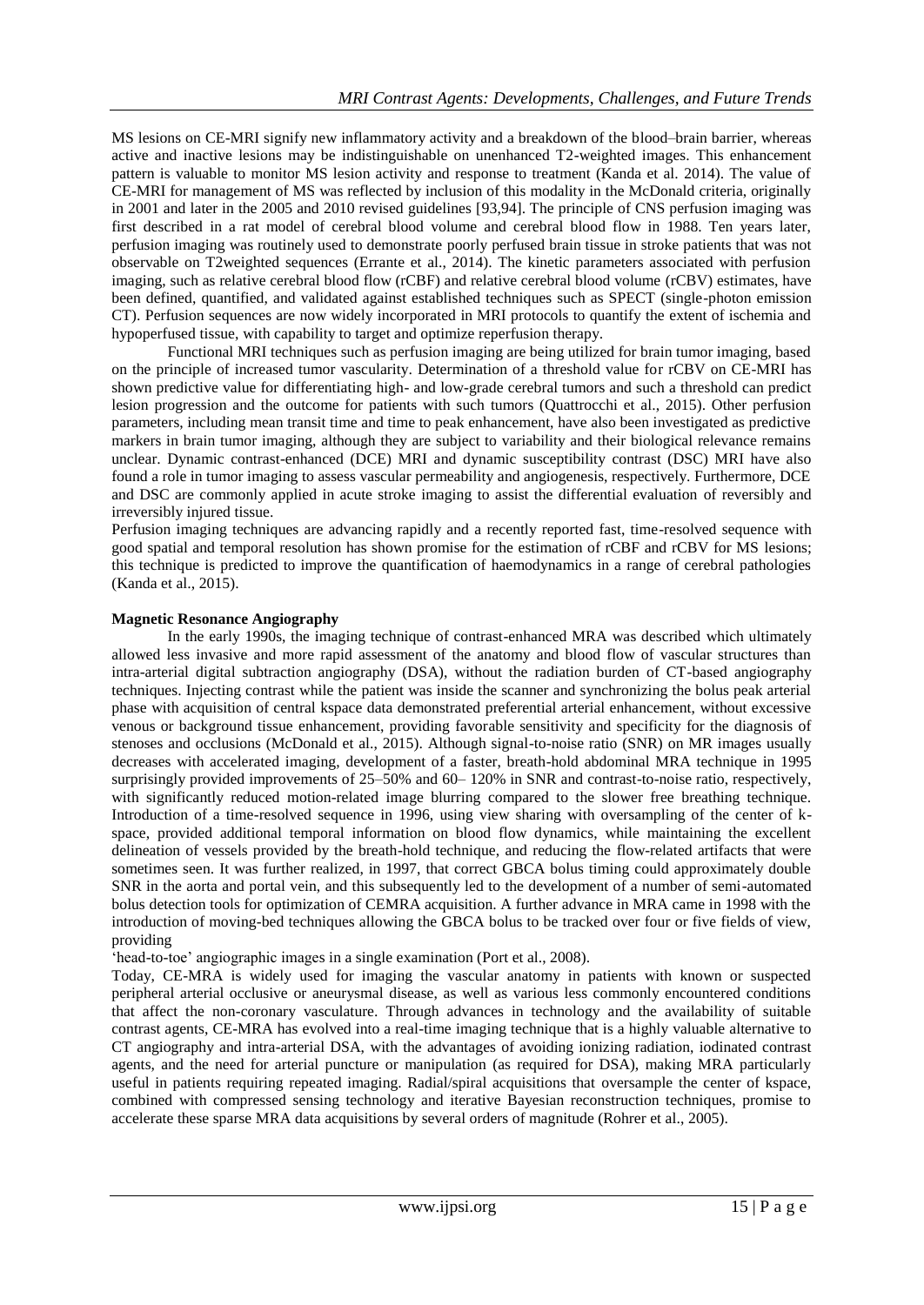## **Cardiac Imaging**

Gadolinium-based contrast agent wash-in and wash-out characteristics were initially described to differentiate infarcted and normal myocardial tissue in a rabbit model in 1996, with marked differences in contrast kinetics between normal tissue, infarct rim and infarct core regions, which correlated with the severity of microvascular damage. Differentiation of areas of damaged myocardium from areas that are structurally intact using CE-MRI at 10–20 min p.i. has been termed 'delayed gadolinium enhancement' or 'late gadolinium enhancement' (LGE) imaging. Various studies have found LGE imaging to be a fast, robust, and highly valuable method to determine myocardial viability in patients with left ventricular dysfunction. The likelihood of improvement in regional myocardial contractility following revascularization is negatively correlated with the size of a myocardial infarction, as depicted by the transmural extent of hyperenhancement at pretreatment CE-MRI (Schmitt, 2007). LGE has also proved to be an accurate measure to detect myocardial scars, myocardial fibrosis, and myocarditis (Port et al., 2008).

Advances in MR hardware and software have also led to the widespread adoption of MR myocardial perfusion imaging (MPI) in patients with suspected coronary artery disease (CAD). In MR-MPI, the initial upslope of dynamic (time-resolved) perfusion CE-MRI signal enhancement under rest and stress (adenosine stimulation) accurately depicted significant CAD, compared with invasive coronary angiography as a Ref. Receiver operating characteristic analyses revealed a clear cut-off value enabling determination of significant CAD, with high sensitivity and specificity (88% and 90%, respectively) (Scott, 20130. A meta-analysis of trials investigating cardiac SPECT, positron emission tomography (PET) and MRI perfusion imaging confirmed the high diagnostic accuracy of MR-MPI for detection of obstructive CAD, with the benefit of avoiding the ionizing radiation associated with the other techniques. The superiority of combined LGE and perfusion cardiac imaging over SPECT for the diagnosis of coronary artery disease has also recently been established in a large, prospective multicenter trial. 3.0 T CEwhole-heart coronary angiography is undergoing preliminary clinical investigations and achieving encouraging results (Dona et al., 2012). If this technique proves successful, it may form part of a 'one-stop-shop' examination of CAD, providing information on the anatomy of the heart and the large blood vessels (including the coronary artery), ventricular wall motion, cardiac function, the heart valves, myocardial perfusion, myocardial viability and cardiac metabolism.

Today, cardiac MRI has the capability to visualize cardiac function and morphology, and has become a standard imaging modality in a range of clinical applications including assessment of valvular disease, myocarditis and cardiomyopathies, and congenital heart disease (Bruder et al., 2011).

#### **Abdomen**

The first CE-MRI examination of the liver was performed in 1984, as part of a case series investigating the efficacy and safety of gadopentetate dimeglumine-enhanced MRI. Assessment of the dynamic CE-MRI enhancement pattern has become key for the differentiation of benign and malignant lesions in the liver, pancreas and kidneys, as well as elsewhere in the body. Major advances in this field were the introduction of fast breath-hold techniques and effective respiratory triggering, which reduced respiratory- and motion-induced artifacts while improving the sensitivity of imaging (Geenen et al., 2006).

Another major advance was the advent of hepato-specific contrast agents. The first liver-specific CE-MRI results were published in 1991, describing manganese dipyridoxal diphosphate enhancement of the liver parenchyma and clearance into the gallbladder (this agent has currently limited worldwide availability). Gadobenate dimeglumine was then demonstrated to exhibit a small amount of hepatic excretion in humans (3– 5%), meaning that a liver-specific imaging phase could be discerned during delayed imaging (1–2 h p.i.) (Knopp et al., 2006).

The agent gadoxetic acid (primovist/eovist) was developed as a highly liver-specific contrast medium. Gadoxetic acid is excreted almost equally via the liver and kidneys in humans and provides an earlier hepatospecific imaging time (15–20 min p.i.) compared with gadobenate

(Prince et al., 2012). A seminal manuscript by Weinmann, published in 1991, described the preclinical results for gadoxetic acid, highlighting its protein binding properties, low toxicity and uptake properties in rat hepatocytes, predicting gadoxetic acid to play a future role as a hepatobiliary contrast agent for MRI in clinical practice. The clinical trials in humans that followed established the value of gadoxetic acid for liver MRI, and more specifically for the detection and differentiation of focal liver lesions in the cirrhotic and noncirrhotic liver. Reflecting the value of gadoxetic acid-enhanced MRI, this imaging method was included in the 2010 guidelines of the Japan Society of Hepatology for the diagnosis of hepatocellular carcinoma in chronic liver disease. More recently, further applications of gadoxetic acidenhanced MRI have been investigated, including for cholangiopancreatography and biliary imaging. The potential utility of gadoxetic acid-enhanced MRI has also been suggested for the assessment of the liver pre- and post-treatment (surgery or locoregional therapy), including the quantitative and regional assessment of liver function (Voth et al., 2006).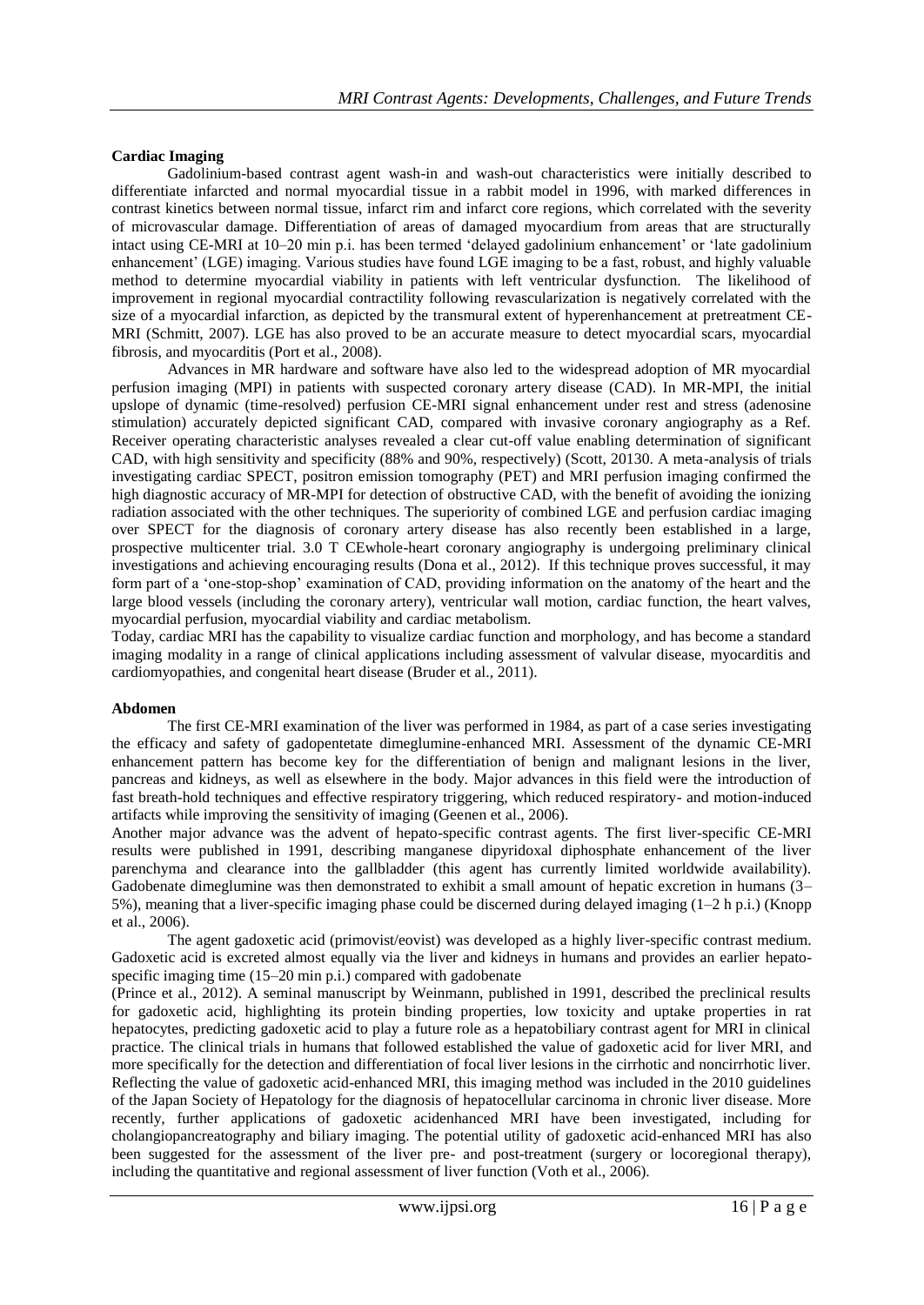Contrast-enhanced magnetic resonance imaging has also proven useful, alongside multidetector CT, for accurate and sensitive characterization of renal masses; however, MRI has shown particular value as a problem-solving tool in this field, and advanced techniques, such as perfusion and diffusion imaging, are now being investigated for the assessment of renal lesions and renal function (MR nephrography).

CE-MR enterography for imaging the small bowel provides similar spatial resolution and improved contrast resolution compared to CT for investigation of gastrointestinal tumors and inflammatory bowel disease, and it shows promise for the future in terms of differentiating active from chronic bowel disease and non-invasive monitoring of response to therapy. The advantage of eliminating ionizing radiation with CE-MRI compared with CT is particularly important in young patients with inflammatory bowel disease who require numerous repeated examinations over many years.

Contrast-enhanced magnetic resonance imaging is becoming a standard modality to image malignancies in the pelvis, with analysis of dynamic contrast kinetics able to aid visualization of tumor vascularization and differentiation of benign from malignant prostate and ovarian tumors. For such tumors, improved diagnostic confidence in assessment of lesion type, extension and response to therapy has been demonstrated for multiparametric MRI techniques combining DCE with other functional parameters, particularly diffusion-weighted imaging (DWI) (Grobner, 2006).

## **Breast**

Contrast-enhanced magnetic resonance imaging of breast lesions was reported in a preliminary study in 1986, and was shown to be more accurate than X-ray mammography and unenhanced MRI. In the following years, various technical developments were described (Carr et al., 1984). CE-MRI has since been demonstrated to detect more ductal carcinoma in situ than mammography, and in particular more high-grade disease, suggesting that CE-MRI is superior to mammography for diagnosis of the most clinically relevant, potentially invasive tumors. An explanation for the difference in performance between these modalities is that mammography demonstrates microcalcifications due to apoptosis of slowly growing cancers, whereas MRI detects changes in the local microvasculature indicative of aggressively growing cancers. CEMRI has also been shown to be highly sensitive for the detection of cancer foci in the contralateral breast of women diagnosed with unilateral disease. Furthermore, neither mammography nor ultrasound could improve the cancer yield provided by CE-MRI alone when screening women at risk (Lin & Brown, 2007).

DCE enhancement kinetics have shown value for the evaluation of mass-like breast tumors, especially for morphologically equivocal lesions, with characteristic signal time–intensity curves able to differentiate benign from malignant tumors. Following early initial tumor enhancement, a signal intensity decline (type III ‗washout' curve) or plateau (type II curve) is characteristic of invasive breast cancer, whereas benign masses tend to exhibit a type 1 curve with 'persistent' signal enhancement.

Today, CE-MRI is an established tool for determining the morphological and functional characteristics of breast tumors, and is recommended by international societies for screening women with >20% lifetime risk of breast cancer, to aid exact local staging of the extent of disease, as a guide for biopsy, and to evaluate treatment response (Caravan et al., 1999).

#### **Musculoskeletal System**

Magnetic resonance imaging has been used to image the musculoskeletal system since the early days of the modality, as MRI demonstrated good soft tissue contrast, spatial resolution and multiplanar capabilities, and sequences could be adapted for optimal contrast between muscle, bone marrow and abnormal tissue. The indications for musculoskeletal MRI fall into three main categories: tumors, infectious diseases and joint damage. CE-MRI is employed to gain additional information in cases of complicated osseous and soft-tissue infection (especially when extent and necrosis are of concern), and for the evaluation of articular injuries and post-operative joint status. For joint assessment, MR arthrography has become a useful alternative to conventional MRI, with GBCA administration performed intravenously (indirect arthrography) or into the target joint (direct arthrography). Higher magnetic field strength, specialized coils, and improvements in pulse sequences and post-processing have led to increased SNR and soft tissue contrast. Nonetheless, more recent technological advances have furthered the capabilities of musculoskeletal MRI, including kinematic imaging of joint motion, MR spectroscopy and cartilage mapping (Staks et al., 1994).

## **Current Technological Trends and Clinical Challenges**

Contrast-enhanced magnetic resonance imaging has become accepted as a valuable non-invasive, efficient and safe diagnostic imaging modality that is utilized in radiology departments worldwide. Current trends in the use of existing MR technologies are toward a greater standardization—and simplification—of protocols across centers, with the benefits of uniform performance and interpretation of imaging studies.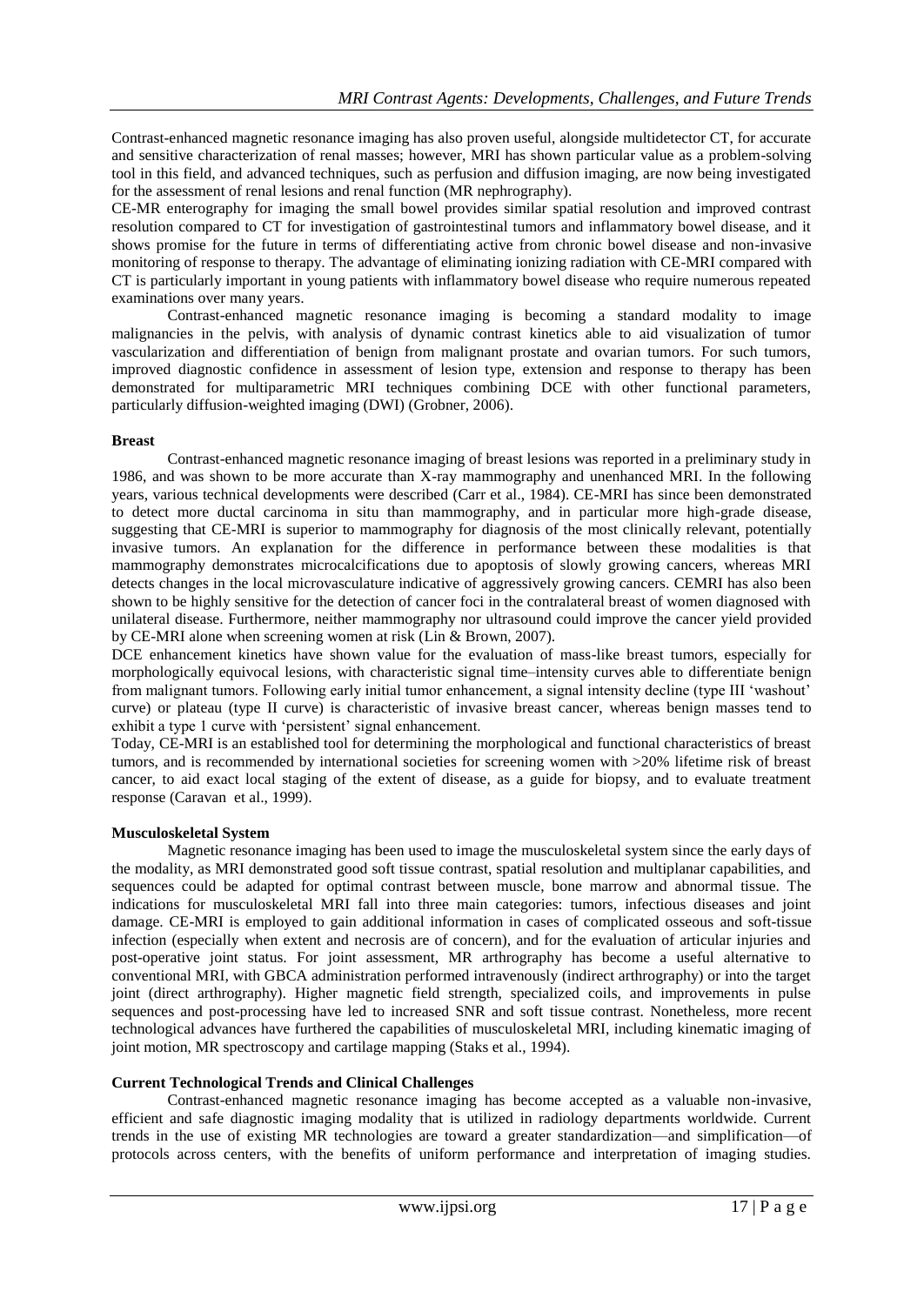Continuing research is also extending the applications of current contrast agents, so that individual agents can now be used to image an increasing number of body regions in a single examination.

MRI acquisition times have shortened substantially over the past 25 years by increasing gradient performance and with new acquisition methods utilizing k-space undersampling, parallel imaging and, more recently, compressed sensing. The wider availability of MRI scanners with a

3 T field strength has also brought possibilities for higher image quality and shorter scan times (Tombach et al., 2000).

The growing importance of MRI as a diagnostic tool has been underpinned by its capacity for multiparametric data acquisition, including DWI, DCE, elastography and MR spectroscopy, alongside conventional MRI protocols. Multiparametric imaging has enabled more accurate assessment of normal and disease-associated tissue characteristics in terms of cellularity (diffusion restriction), vascularization (DSC), permeability (DCE), fibrosis and metabolite levels, leading to greater certainty of diagnosis and improved patient outcome. Multiparametric MRI is advancing imaging capabilities in many fields, with a special focus on indications where anatomical imaging alone has in the past been associated with limited accuracy, such as breast and prostate cancer imaging (Bernardino, 1992). A recent trend in the development of MRI has been the investigation of integrated multimodality imaging, particularly MR/PET (Kanda er al., 2015). While PET/CT has been established as a diagnostic tool in cancer imaging for the past decade, MR/PET offers exciting possibilities for gathering extensive morphologic and hybrid (i.e. both PET and MRI) functional information. More research is required to establish the most appropriate clinical applications of MR/PET, based on diagnostic performance, technical feasibility, practicality and cost in relation to existing techniques. MR/PET techniques will also require changes in data acquisition, data processing, and image processing and interpretation when compared with PET/CT.

The fast pace of technological innovation in MR is in itself a challenge for clinical practitioners. CE-MRI acquisition techniques are continually changing, and the modern radiologist must keep abreast of the latest developments while ensuring that others on the clinical team (nurses, technicians, etc.) are also appropriately educated and trained. As the reported applications of MRI continue to grow in the literature, there is a related need for expert recommendations to provide guidance on the optimal parameters and protocols, interpretation and reporting of the imaging results. For example, as described previously, dynamic CE-MRI perfusion parameters can aid in grading and predicting the progression of brain tumors and show promise as markers to monitor response to therapy; however, the variations in practice observed between centers indicate a need for a greater standardization of protocols and the utilization of the latest diagnostic algorithms (Errante et al., 2014). The role of CE-MRI in disease screening programs is an ongoing topic of discussion, with both health-economic

and clinical repercussions. CE-MRI has demonstrated high sensitivity and specificity for the detection of liver cancer and, as discussed above, CE-MRI of the breast provides a high cancer yield and is recommended for screening women at high risk. Currently, the imaging time and cost of a standard CE-MRI examination limits the use of MRI in screening programs. However, the feasibility of an MRI examination that uses limited sequences but retains sufficient sensitivity for screening is under discussion. This approach could shift the role of MRI in screening, decrease the cost per MRI examination and make MRI screening more cost-effective.

#### **Future Perspectives**

As the field of CE-MRI expands, there are many current research avenues and trends that in the future could prove important to clinical practice. In the following sections, four of these potentially interesting areas are discussed; however, we acknowledge that many more exciting avenues exist.

#### **Technological Advances: Higher Acceleration**

Newer signal processing technologies, such as compressed sensing and Bayesian iterative reconstruction methods are allowing the rapid acquisition of undersampled k-space data, permitting entire 3D images to be reconstructed from relatively few measurements. This technique allows acquisition of 3D data sets with preserved spatial resolution in a fraction of the standard examination time. Preliminary studies are demonstrating the capabilities of this technology, including clear visualization of the cerebral arteries and many branches on wholehead CE-MRA images (generated with an acceleration factor  $>100$ , 1 mm<sup>3</sup>resolution and a frame rate of approximately one full 3D dataset per second), functional cardiac MRI of the whole heart within one breath hold or using a free breathing technique, and high-resolution dynamic liver imaging at four frames per second (McDonald et al, 2015).

This approach is likely to have an impact in many areas, initially for dynamic processes but eventually for all clinical MRI procedures, leading to an improved patient care through shorter and less invasive diagnostic examinations.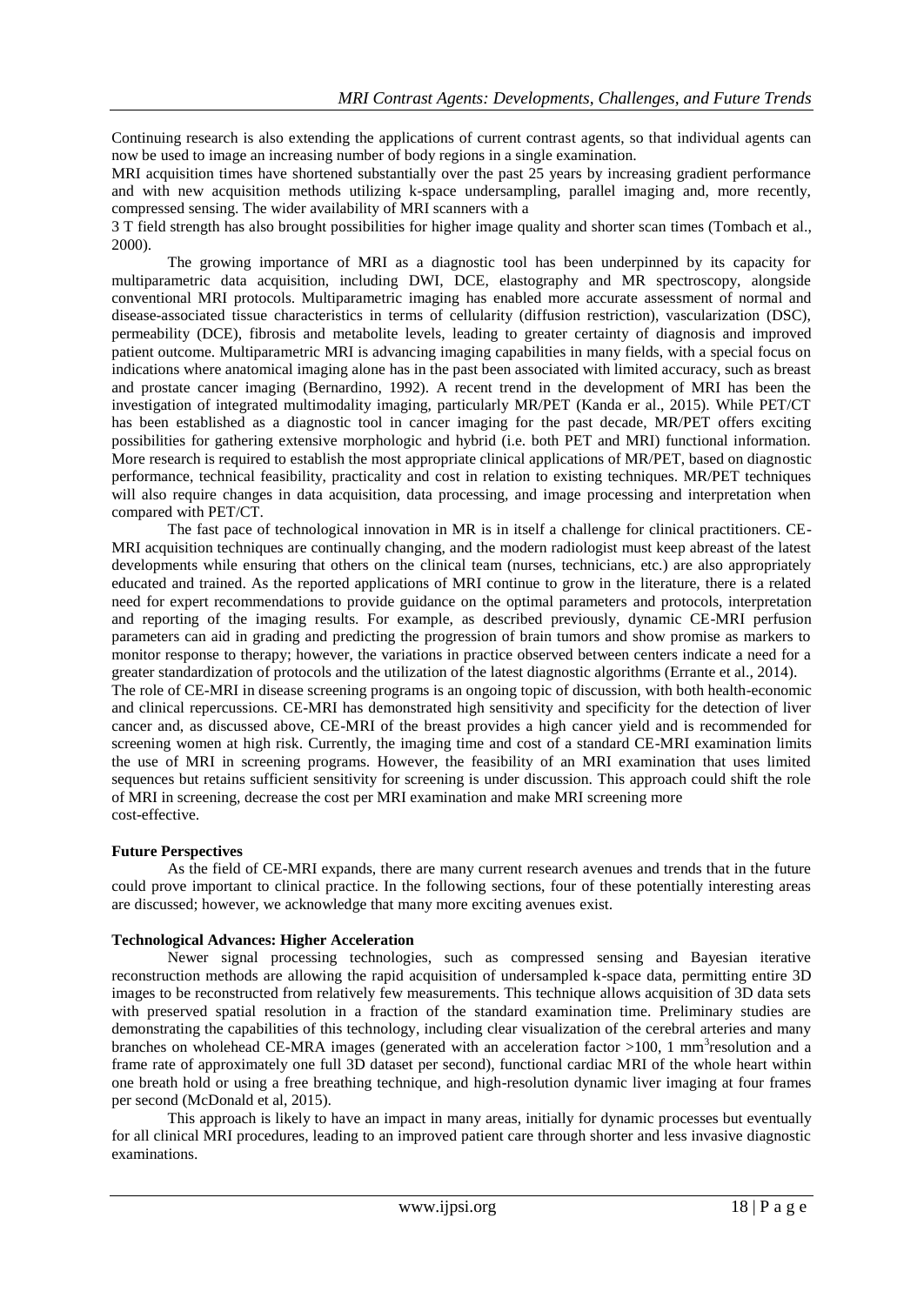## **Role of Contrast Agents**

Contrast media will be indispensable in most MRI examinations in the foreseeable future. The type of contrast medium selected and the dose that is injected will likely reflect changes in knowledge and techniques. Greater availability of MRI scanners with extended field of view coils and a 3 T field strength has provided an opportunity to improve the sensitivity of imaging and to allow contrast dose reduction without compromising image quality. Since a dose of contrast agent redistributes throughout the entire body, scanners with large coil arrays can be used to quickly screen extensive areas of anatomy, dramatically increasing the information obtained with a single injection (compared to imaging with scanners limited to a single station field of view). The number of CE-MRI procedures performed globally is likely to grow in the future, as the applications of MRI expand, as this modality becomes available to more patients, and as the information obtained from a single contrast injection increases. Technological advances are likely to facilitate the optimization of MRI protocols, reduce examination time while enriching the value of the MRI examination to the patient.

#### **Higher Relaxivity Contrast Agents**

Despite the major advances in CE-MRI in recent times, there are pathologies that cannot be fully assessed by MRI. In order to increase the sensitivity of CE-MRI in certain pathologies, contrast agents with substantially higher relaxivity will be required.

The efficiency of GBCAs, defined by their T1-relaxivity, is in part dependent on the number of water molecules directly bound to the Gd<sup>3+</sup> complex (*q*), their mean residence time ( $\tau_m$ ) and the number and residence times of water molecules in the second hydration sphere (Quattrocchi et al., 2015). GBCAs induce proton relaxation by creating a fluctuating magnetic field, which can arise from tumbling of the molecule in solution (described by the rotational correlation time,  $\tau_R$ ) and excitation and relaxation of electrons in the Gd<sup>3+</sup>. Molecular size, rigidity of the Gd<sup>3+</sup>complex binding to a larger carrier molecule, and physiological protein binding all affect  $\tau_R$ .

At typical clinical magnetic field strengths (0.5–3 T), the greatest increases of T1-relaxivity for GBCAs have been achieved by slowing the tumbling (increasing  $\tau_R$ ) of complexes with  $q = 1$  and water exchange rates ( $\tau_m$ ) of 10–30 ns (Wang et al., 2011). Relaxivity can be increased further by increasing *q* to 2; however, this reduces the stability of the complex. Water exchange dynamics and relaxivity can also be adapted by altering groups of atoms within the  $Gd^{3+}$  complex. Tumbling can be slowed (and relaxivity increased) by assembling larger molecules (nanometre scale) with numerous paramagnetic centers, but these molecules are limited in their distribution within the body due to their physical size (molecules >5 to 10 nm cannot freely leave the blood stream). Examples of this concept are experimental Gd complexes covalently bound to albumin, dextran or macromolecules (dendrimers), which have shown T1-relaxivities 3–5 times greater than clinically available agents. For magnetic field strengths of 3 T and above, the highest relaxivities can be achieved with intermediate *τ*<sup>R</sup> (≤1 ns) and *τ*m< 2 ns; however, such water residence times would be close to the shortest currently observed (1 ns) (Thomsen et al., 2013). The best strategy for raising relaxivity at high field strength is probably a moderate reversible binding to plasma proteins, a large second sphere of water molecules surrounding the Gdcomplex, and an increase in q; however, the benefits of the latter modification should be weighed against any reduction in complex stability. A number of studies using  $q = 2$  and  $q = 3$  have investigated this concept.

## **II APPLICATIONS OF HIGHER RELAXIVITY CONTRAST AGENTS TARGETED IMAGING**

Significant increases in relaxivity will allow substantial reductions in dose for novel agents and will facilitate the development of targeted/tissue-specific contrast media. Tissue-specific contrast agents are already available, such as gadoxetic acid, which is taken up by a hepatocyte uptake transporter (organic aniontransporting polypeptide 8) in liver parenchyma (Sieber et al., 2009) and the superparamagnetic iron oxide particles (SPIOs), which are sequestered by phagocytic Kupffer cells in the reticuloendothelial system of the liver. Other targeted agent approaches are at an experimental stage: investigations of ultrasmall SPIOs for imaging macrophage activity in lymph nodes and atherosclerotic plaque have been performed, as has labeling of tumors with monoclonal antibodies conjugated to paramagnetic complexes or superparamagnetic nanoparticles. However, the sensitivities of these techniques are not currently adequate for clinical applications, and new agents with significantly increased relaxivity targeted to specific tissues or disease processes will be required. One such experimental agent is EP-2104R, a molecule containing four Gd-complexes that binds with good specificity to fibrin, where it demonstrates a relaxivity per molecule approximately 25 times higher than a conventional GBCA at 1.4 T (Steger-Hartmann et al., 2009). The strong fibrin binding, selectivity and high relaxivity of EP-2104R enabled a clear depiction of occlusive intracranial thrombi in a rat embolic stroke model, where the  $Gd<sup>3+</sup>$  concentration in the clot was 18-fold higher than in the blood pool. This agent has also demonstrated good visualization of thrombi in a swine model of pulmonary embolism, and could depict thrombi in the arterial and venous systems and hearts of patients (Steger-Hartmann et al., 2009).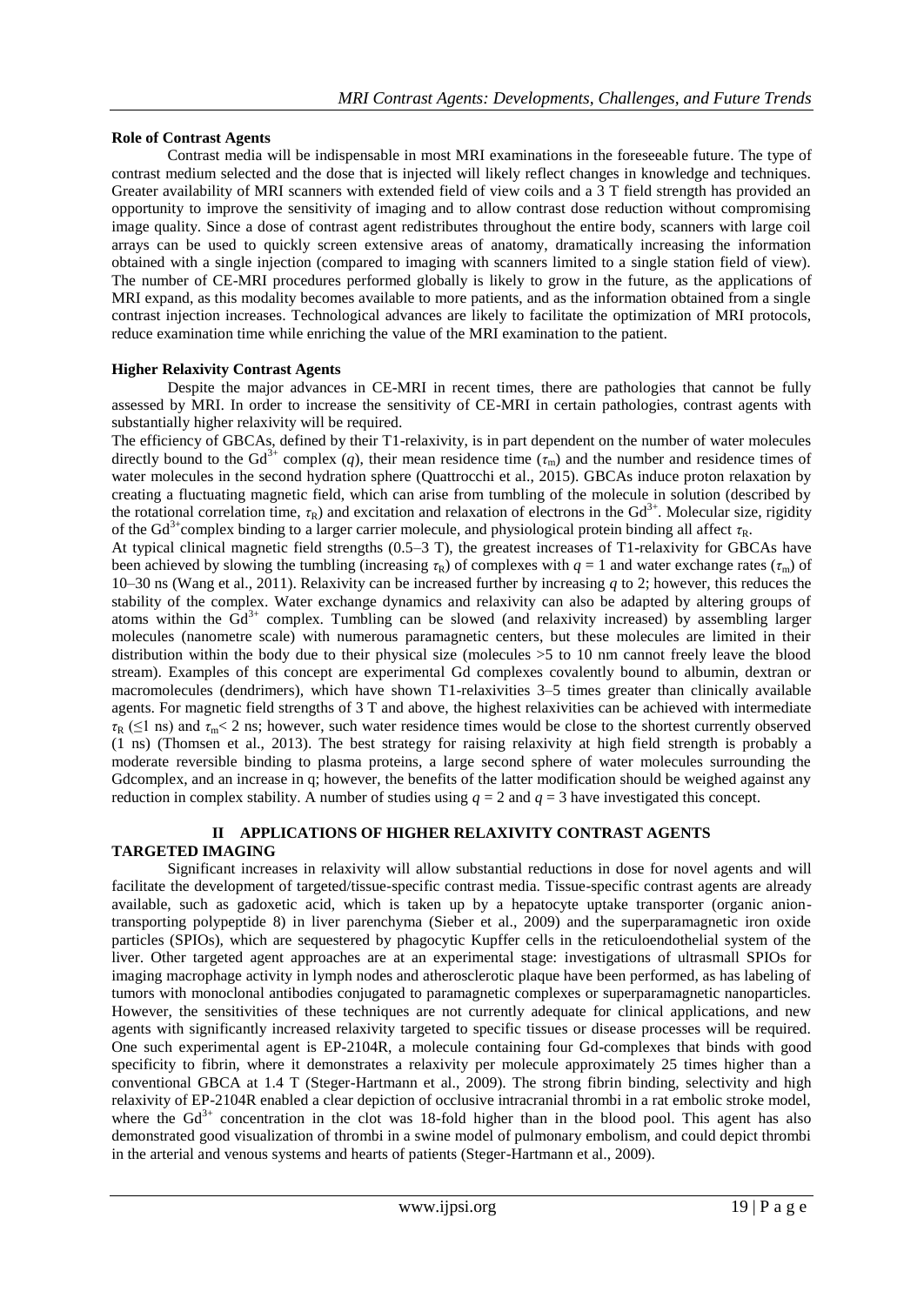#### **Monitoring Response to Therapy**

Early information on disease progression and response to therapy has considerable potential benefits for patient management, by promptly highlighting a need to shift therapeutic approaches and by providing cost savings if expensive therapies (e.g., anti-angiogenic agents) are quickly evaluated to be unsuccessful.

A number of quantitative DCE and perfusion parameters are now considered biomarkers with value for the prediction and monitoring of therapeutic response, particularly to date in the oncologic and cardiologic specialties (Becker et al., 2012). For example, in oncology, perfusion mapping (as a surrogate measure of blood flow) correlates with response to tyrosine-kinase inhibitor therapy in patients with renal tumors, and quantitative kinetic parameters of lesion enhancement at DCE can predict whether triple-negative breast cancer patients will respond to neoadjuvant chemotherapy. Animal studies have suggested that quantitative tumor vascularity and perfusion parameters can act as surrogate descriptors for the effect of sorafenib therapy on prostate carcinoma within a week and that, in conjunction with novel contrast agents, the DCE MRI profile is able to indicate early (within 24 h) endothelial permeability changes following bevacizumab therapy in a melanoma model (Steger-Hartmann et al., 2009).

#### **III CONCLUSION**

The domain of contrast materials in MRI has expanded beyond expectations since the approval of the first MRI contrast agent, gadopentetate dimeglumine, in the last three decades, and it continues to evolve. Today, CE-MRI is a valuable and established modality for multiple indications in many body regions. New techniques are bringing exciting novel possibilities for MRI, alongside associated clinical challenges.

#### **REFERENCES**

- [1]. Aime S, Caravan P. Biodistribution of gadolinium-based contrast agents, including gadolinium deposition. J Magn Reson Imaging. 2009;30(6):1259–1267.
- [2]. Becker S, Walter S, Witzke O, Kreuter A, Kribben A, Mitchell A. Application of gadolinium-based contrast agents and prevalence of nephrogenic systemic fibrosis in a cohort of end-stage renal disease patients on hemodialysis. Nephron Clin Pract. 2012;121(1– 2):c91–c94.
- [3]. Bernardino ME, Young SW, Lee JK, Weinreb JC. Hepatic MR imaging with Mn-DPDP: safety, image quality, and sensitivity. Radiology. 1992;183(1):53–58.
- [4]. Bloch F. Nuclear induction. Phys Rev. 1946;70(7–8):460–474.
- [5]. Bloembergen N, Purcell EM, Pound RV. Relaxation effects in nuclear magnetic resonance absorption. Phys Rev. 1948;73(7):679– 712.
- [6]. Brady TJ, Goldman MR, Pykett IL, et al. Proton nuclear magnetic resonance imaging of regionally ischemic canine hearts: effect of paramagnetic proton signal enhancement. Radiology. 1982;144(2):343–347.
- [7]. Bremerich J, Bilecen D, Reimer P. MR angiography with blood pool contrast agents. Eur Radiol. 2007;17(12):3017–3024.
- [8]. Bruder O, Schneider S, Nothnagel D, et al. Acute adverse reactions to gadolinium-based contrast agents in CMR: multicenter experience with 17,767 patients from the EuroCMR Registry. JACC Cardiovasc Imaging. 2011;4(11):1171–1176.
- [9]. Bui-Mansfield LT. Top 100 cited AJR articles at the AJR's Centennial. AJR Am J Roentgenol. 2006;186(1):3–6.
- [10]. Caravan P, Ellison J, McMurry T, Lauffer R. Gadolinium(III) chelates as MRI contrast agents: structure, dynamics, and applications. Chem Rev. 1999;99(9):2293–2352.
- [11]. Carr DH, Brown J, Bydder GM, et al. Gadolinium-DTPA as a contrast agent in MRI: initial clinical experience in 20 patients. AJR Am J Roentgenol. 1984;143(2):215–224.
- [12]. Cheng KT, Cheng HY, Leung K. Clinical use of gadobutrol for contrast-enhanced magnetic resonance imaging of neurological diseases. Rep Med Imaging. 2012;2012(5):15–22.
- [13]. Damadian R, Goldsmith M, Minkoff L. NMR in cancer: XVI. FONAR image of the live human body. Physiol Chem Phys. 1977;9(1):97–100.
- [14]. Damadian R. Apparatus and method for detecting cancer in tissue. Patent 3,789,832. Feb, 1974.
- [15]. Dona I, Blanca-Lopez N, Torres MJ, et al. Drug hypersensitivity reactions: response patterns, drug involved, and temporal variations in a large series of patients. J Investig Allergol Clin Immunol. 2012;22(5):363–371
- [16]. Errante Y, Cirimele V, Mallio CA, Di Lazzaro V, Zobel BB, Quattrocchi CC. Progressive increase of T1 signal intensity of the dentate nucleus on unenhanced magnetic resonance images is associated with cumulative doses of intravenously administered gadodiamide in patients with normal renal function, suggesting dechelation. Invest Radiol. 2014;49(10):685–690.
- [17]. Ferré J-C, Shiroishi MS, Law M. Advanced techniques using contrast media in neuroimaging. Magn Reson Imaging Clin N Am. 2012;20(4):699–713.
- [18]. Forsting M, Palkowitsch P. Prevalence of acute adverse reactions to gadobutrol–a highly concentrated macrocyclic gadolinium chelate: review of 14,299 patients from observational trials. Eur J Radiol. 2010;74(3):e186–e192.
- [19]. Frenzel T, Lengsfeld P, Schirmer H, Hutter J, Weinmann HJ. Stability of gadoliniumbased magnetic resonance imaging contrast agents in human serum at 37 degrees C. Invest Radiol. 2008;43(12):817–828.
- [20]. Garroway AN, Grannell PK, Mansfield P. Image formation in NMR by a selective irradiative process. J Phys C Solid State Phys. 1974;7(24):L457.
- [21]. Geenen RWF, Krestin GP. Non-tissue specific extracellular MR contrast media. In: Thomsen HS, editor. contrast media. Springer: Berlin Heidelberg; 2006. pp. 107–114.
- [22]. Goldman MR, Brady TJ, Pykett IL, et al. Quantification of experimental myocardial infarction using nuclear magnetic resonance imaging and paramagnetic ion contrast enhancement in excised canine hearts. Circulation. 1982;66(5):1012–1016.
- [23]. Gries H, Rosenberg D, Weinmann HJ. Patent application. Patent DE-OS 3129906 A1. 1981.
- [24]. Grobner T. Gadolinium—a specific trigger for the development of nephrogenic fibrosing dermopathy and nephrogenic systemic fibrosis? Nephrol Dial Transplant. 2006;21(4):1104–1108.
- [25]. Gutierrez JE, Koenig S, Breuer J. Overview on the efficacy and safety of gadobutrol: an MRI contrast agent for the CNS, body and vessels. Imaging Med. 2012;4(1):25–40.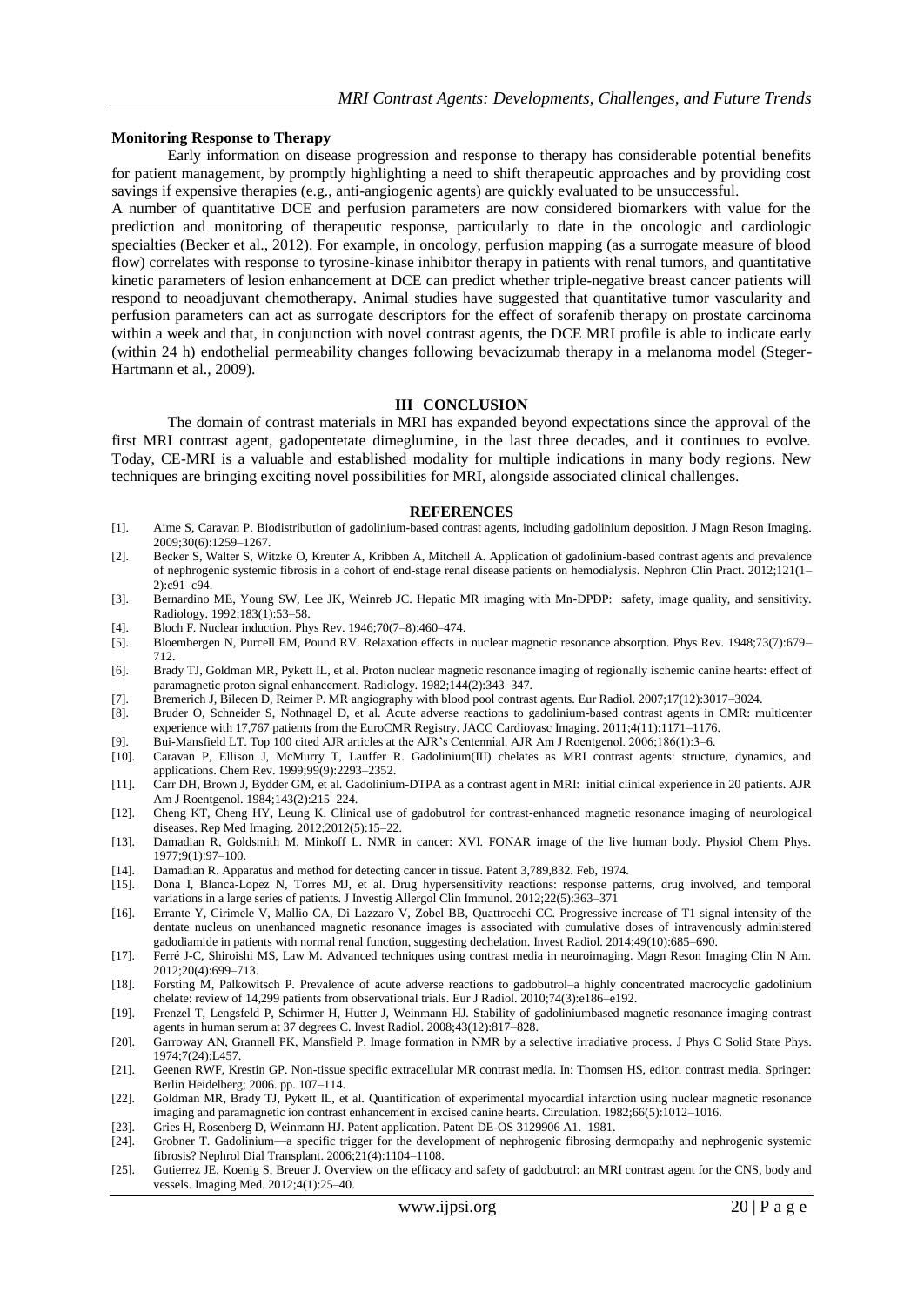- [26]. Kanda T, Fukusato T, Matsuda M, et al. Gadolinium-based contrast agent accumulates in the brain even in subjects without severe renal dysfunction: evaluation of autopsy brain specimens with inductively coupled plasma mass spectroscopy. Radiology. 2015;276(1):228–232.
- [27]. Kanda T, Ishii K, Kawaguchi H, Kitajima K, Takenaka D. High signal intensity in the dentate nucleus and globus pallidus on unenhanced T1-weighted MR images: relationship with increasing cumulative dose of a gadolinium-based contrast material. Radiology. 2014;270(3):834–841.
- [28]. Knopp MV, Balzer T, Esser M, Kashanian FK, Paul P, Niendorf HP. Assessment of utilization and pharmacovigilance based on spontaneous adverse event reporting of gadopentetate dimeglumine as a magnetic resonance contrast agent after 45 million administrations and 15 years of clinical use. Invest Radiol. 2006;41(6):491–499.
- [29]. Laniado M, Weinmann HJ, Schoerner W, Felix R, Speck U. First use of GdDTPA/dimeglumine in man. Physiol Chem Phys Med NMR. 1984;16(2):157–165.
- [30]. Lauffer RB. Magnetic resonance contrast media: principles and progress. Magn Reson Q. 1990;6(2):65–84.
- [31]. Lauffer RB. Paramagnetic metal complexes as water proton relaxation agents for NMR imaging: theory and design. Chem Rev. 1987;87(5):901–927.
- [32]. Lauterbur PC, Dias MHM, Rudin AM. Augmentation of tissue water proton spin-lattice relaxation rates by in vivo addition of paramagnetic ions. In: Dutton P, editor. Electrons to tissues. London: Academic Press; 1978. p. 752–9.
- [33]. Lauterbur PC. All science is interdisciplinary—from magnetic moments to molecules to men. In: Frängsmyr T, editor. Les Prix Nobel. The Nobel Prizes 2003. Stockholm: Nobel Foundation; 2004.
- [34]. Lauterbur PC. Image formation by induced local interactions: examples employing nuclear magnetic resonance. Nature. 1973;242(5394):190–191.
- [35]. Lin SP, Brown JJ. MR contrast agents: physical and pharmacologic basics. J Magn Reson Imaging. 2007;25(5):884–899.
- [36]. Mansfield P. Snap-shot MRI. In: Frängsmyr T, editor. Les Prix Nobel. The Nobel Prizes 2003. Stockholm: Nobel Foundation; 2004.
- [37]. Matsumura T, Hayakawa M, Shimada F, et al. Safety of gadopentetate dimeglumine after 120 million administrations over 25 years of clinical use. Magn Reson Med Sci. 2013;12(4):297–304.
- [38]. McDonald RJ, McDonald JS, Kallmes DF, et al. Intracranial gadolinium deposition after contrast-enhanced MR imaging. Radiology. 2015;275(3):772–782.
- [39]. Mendonca-Dias MH, Gaggelli E, Lauterbur PC. Paramagnetic contrast agents in nuclear magnetic resonance medical imaging. Semin Nucl Med. 1983;13(4):364–376.
- [40]. Pietsch H, Lengsfeld P, Jost G, Frenzel T, Hutter J, Sieber MA. Long-term retention of gadolinium in the skin of rodents following the administration of gadolinium-based contrast agents. Eur Radiol. 2009;19(6):1417–1424.
- [41]. Pietsch H, Lengsfeld P, Steger-Hartmann T, et al. Impact of renal impairment on longterm retention of gadolinium in the rodent skin following the administration of gadolinium-based contrast agents. Invest Radiol. 2009;44(4):226–233.
- [42]. Pietsch H, Pering C, Lengsfeld P, et al. Evaluating the role of zinc in the occurrence of fibrosis of the skin: a preclinical study. J Magn Reson Imaging. 2009;30(2):374–383.
- [43]. Pietsch H, Raschke M, Ellinger-Ziegelbauer H, et al. The role of residual gadolinium in the induction of nephrogenic systemic fibrosis-like skin lesions in rats. Invest Radiol. 2011;46(1):48–56.
- [44]. Port M, Idee JM, Medina C, Robic C, Sabatou M, Corot C. Efficiency, thermodynamic and kinetic stability of marketed gadolinium chelates and their possible clinical consequences: a critical review. Biometals. 2008;21(4):469–490.
- [45]. Prince MR, Palkowitsch P. Safety of gadobutrol in 15,508 patients, data from the interim analysis of the GARDIAN study, a global multicenter prospective non-interventional study. In: The annual meeting of the Radiological Society of North America; November 25–30, 2012 (abstract SSQ08-04).
- [46]. Quattrocchi CC, Mallio CA, Errante Y, et al. Gadodiamide and dentate nucleus T1 hyperintensity in patients with meningioma evaluated by multiple follow-up contrastenhanced magnetic resonance examinations with no systemic interval therapy. Invest Radiol. 2015;50(7):470–472.
- [47]. Restrepo CS, Tavakoli S, Marmol-Velez A. Contrast-enhanced cardiac magnetic resonance imaging. Magn Reson Imaging Clin N Am. 2012;20(4):739–760.
- [48]. Rohrer M, Bauer H, Mintorovitch J, Requardt M, Weinmann HJ. Comparison of magnetic properties of MRI contrast media solutions at different magnetic field strengths. Invest Radiol. 2005;40(11):715–724.
- [49]. Runge VM, Clanton JA, Price AC, et al. Dyke Award. Evaluation of contrast-enhanced MR imaging in a brain-abscess model. AJNR Am J Neuroradiol. 1985;6(2):139–147.
- [50]. Runge VM, Stewart RG, Clanton JA, et al. Work in progress: potential oral and intravenous paramagnetic NMR contrast agents. Radiology. 1983;147(3):789–791.
- [51]. Runge VM. Notes on "Characteristics of gadolinium-DTPA complex: a potential NMR contrast agent" AJR Am J Roentgenol. 2008;190(6):1433–1434.
- [52]. Schmitt-Willich H. Stability of linear and macrocyclic gadolinium based contrast agents. Br J Radiol. 2007;80(955):581–582.
- [53]. Scott L. Gadobutrol: a review of its use for contrast-enhanced magnetic resonance imaging in adults and children. Clin Drug Investig. 2013;33(4):303–314.
- [54]. Serrano LF, Morrell B, Mai A. Contrast media in breast imaging. Magn Reson Imaging Clin N Am. 2012;20(4):777–789.
- [55]. Sieber MA, Lengsfeld P, Frenzel T, et al. Preclinical investigation to compare different gadolinium-based contrast agents regarding their propensity to release gadolinium in vivo and to trigger nephrogenic systemic fibrosis-like lesions. Eur Radiol. 2008;18(10):2164– 2173.
- [56]. Sieber MA, Lengsfeld P, Walter J, et al. Gadolinium-based contrast agents and their potential role in the pathogenesis of nephrogenic systemic fibrosis: the role of excess ligand. J Magn Reson Imaging. 2008;27(5):955–962.
- [57]. Sieber MA, Pietsch H, Walter J, Haider W, Frenzel T, Weinmann HJ. A preclinical study to investigate the development of nephrogenic systemic fibrosis: a possible role for gadolinium-based contrast media. Invest Radiol. 2008;43(1):65–75.
- [58]. Sieber MA, Steger-Hartmann T, Lengsfeld P, Pietsch H. Gadolinium-based contrast agents and NSF: evidence from animal experience. J Magn Reson Imaging. 2009;30(6):1268–1276.
- [59]. Sieber MA. Pharmaceutical and safety aspects of gadolinium-based contrast agents. EJHP Pract. 2009;15(6):24–26.
- [60]. Staks T, Schuhmann-Giampieri G, Frenzel T, Weinmann HJ, Lange L, Platzek J. Pharmacokinetics, dose proportionality, and tolerability of gadobutrol after single intravenous injection in healthy volunteers. Invest Radiol. 1994;29(7):709–715.
- [61]. Stark DD, Weissleder R, Elizondo G, et al. Superparamagnetic iron oxide: clinical application as a contrast agent for MR imaging of the liver. Radiology. 1988;168(2):297– 301.
- [62]. Steger-Hartmann T, Hofmeister R, Ernst R, Pietsch H, Sieber MA, Walter J. A review of preclinical safety data for magnevist (gadopentetate dimeglumine) in the context of nephrogenic systemic fibrosis. Invest Radiol. 2010;45(9):520–528.